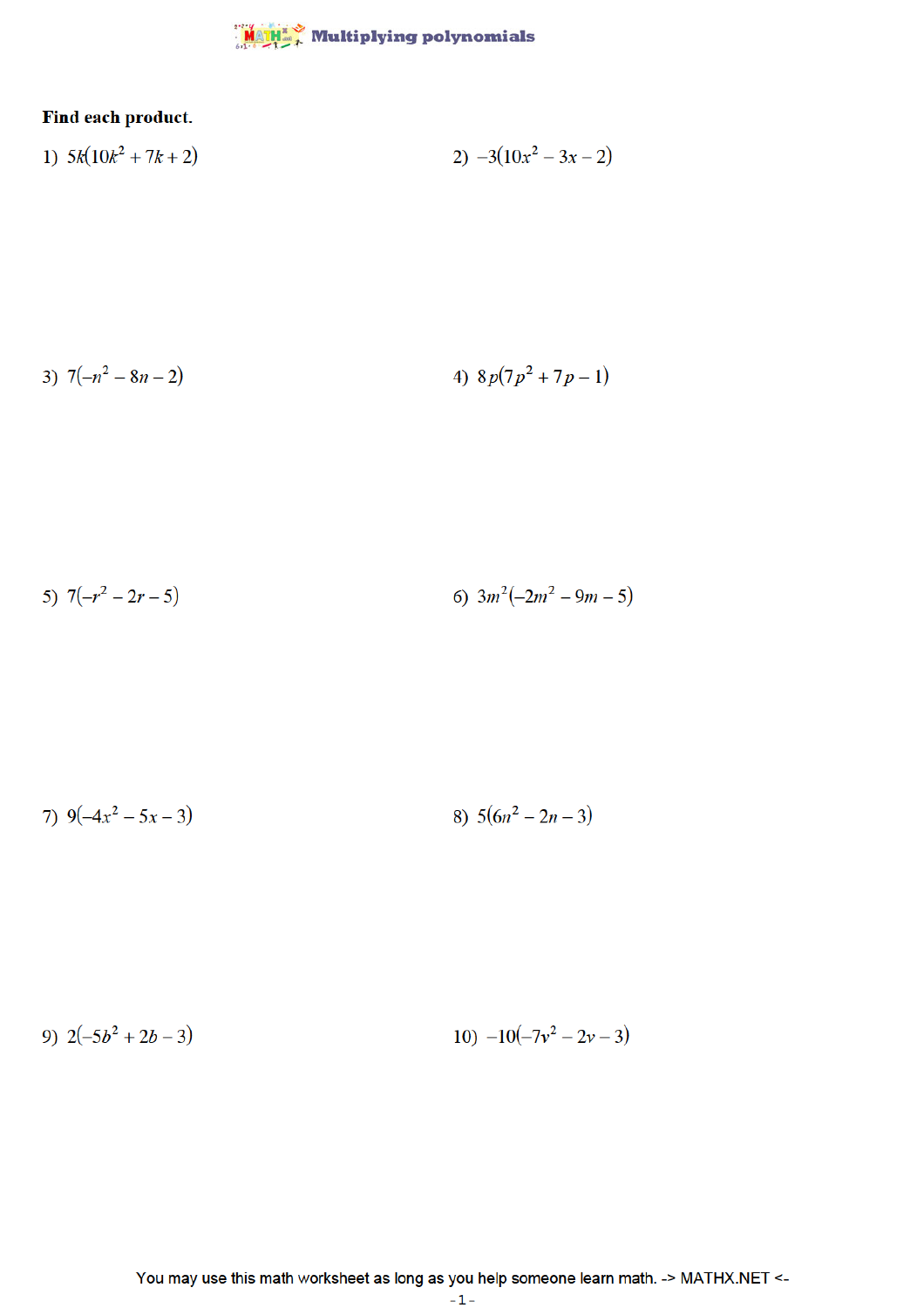11)  $8x^2(-4x^2 - 3x - 5)$  12) 4*x*  $3(x^2+8x+9)$ 

$$
13) -8a(9a^2 - 2a + 6) \t\t\t 14) 10(4k^2 + 8k + 2)
$$

15) 
$$
-5x(-10x^2 + 8x - 10)
$$
 16)  $6(10p^2 + 7p + 8)$ 

$$
17) -9n^2(8n^2 - 6n + 9) \t\t\t 18) 8(7m^2 + 10m + 7)
$$

19) 
$$
-3(-3r^2 - 7r + 7)
$$
 20)  $-7(7x^2 + 9x - 1)$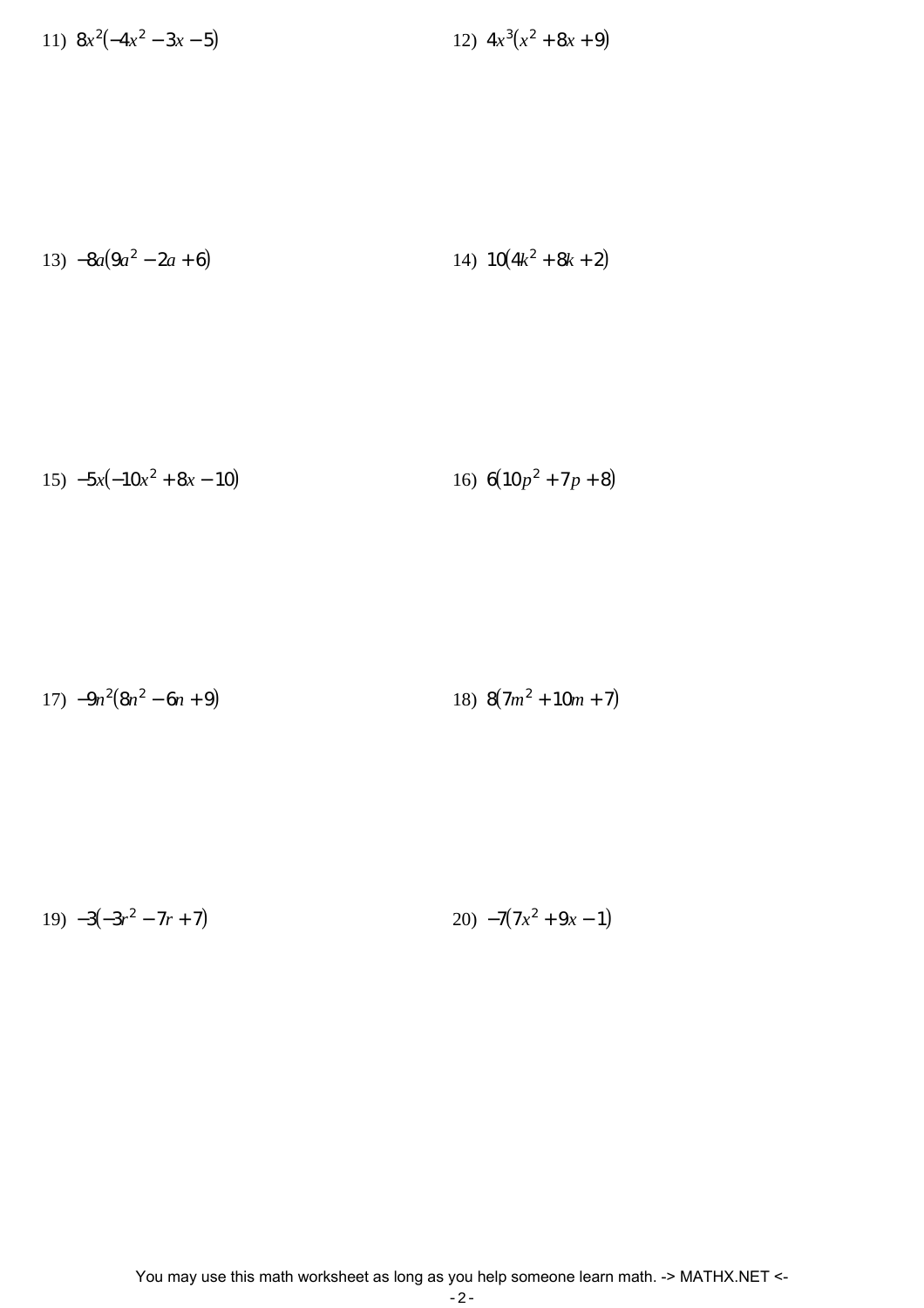21) −10(4*n* 2  $-8n-1$ ) 22)  $-b(-5b^2-2b-4)$ 

$$
23) -8x(-5x^2 - 2x - 3)
$$
  
24) -5y(-9y<sup>2</sup> - 2y + 9)

$$
25)\ \ 7n^3(-8n^2+4n-10)
$$
\n
$$
26)\ -2(a^2-6a-3)
$$

$$
27) -6k^2(-3k^2 + 10k - 3)
$$
  
28)  $4x(x^2 + 10x - 7)$ 

$$
29) 6(-4x^2 + 9x - 2)
$$
  
30) -4(8n<sup>2</sup> + 9n + 2)